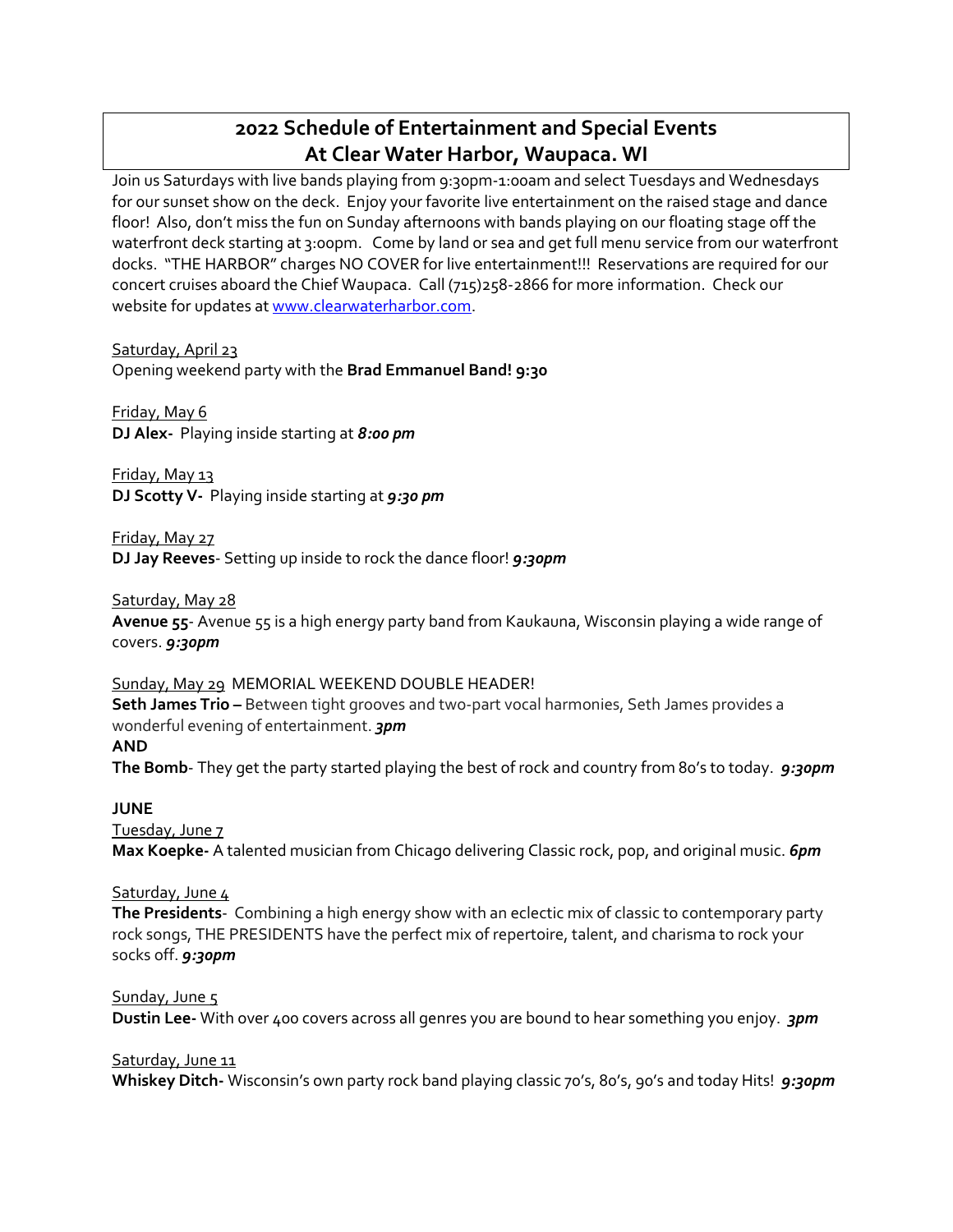#### Sunday, June 12

**The Scotty Meyer Band-** This trio plays a wide variety of hits for all to hear! *3pm*

#### Tuesday, June 14

**Brad Emanuel-** With a repertoire of over 200 songs and growing, ranging in style from country to rock, and spanning over 5 decades, Brad can entertain any crowd, anytime! **6pm** 

#### Wednesday, June 15

**Jedidiah-** A WAMI nominated Vocalist, Entertainer, & Singer-Songwriter out of the Fox Valley Area! *6pm*

Thursday, June 16

*Doundrins Distilling***- RSVP (715)258-2866 Wisconsin Cocktail Cruise. Some cocktail sampling and cash bar on board. Cruise from 7-9pm**

Friday, June 17

**Cheese Doodles**- these talented musicians deliver a show packed with your favorites from yesterday and today! *8pm*

*One Barrel Beer Cruise* **- RSVP (715)258-2866 Beer, soda and snacks included. Cruise from 7-9pm**

#### Saturday, June 18

**The Allen Brothers**- this powerful trio covering decades of rock, pop, and funk classics with their own energetic style. *930pm*

#### Sunday, June 19

**Desperate Ottos-** From roots rock, country boogie, rock-a-billy to a western swing. *3pm*

#### Tuesday, June 21

**Shane Hardwicke-** Back for the summer from Brazil, this Waupaca native is a crowd favorite. *6pm*

#### Wednesday, June 22

**Jake Warne-** Award winning Milwaukee based singer/songwriter playing originals and covers of classic pop and rock through today with his own acoustic renditions. *6pm*

#### Friday June 24

**Happy Hour Heros**- playing a fun sing-a-long variety of acoustic rock/country favorites spanning 6 decades from artists! *8pm*

**Central Waters Beer Tasting Cruise- RSVP (715)258-2866 Beer, soda and snacks included. Boarding @ 6:30pm Cruise 7-9pm**

#### Saturday, June 25 DOUBLE HEADER!

**Old American Junk**- Playing American Roots music, these musicians keep you listening.*3pm* **AND**

**That 90's Band-** Nirvana to Vanilla Ice, Michael Jackson to…well…you get the idea. *9:30pm*

Sunday, June 26

**Face For Radio**- They're Back!! This super group is a favorite! High energy band playing 90's, current rock, pop and punk hits! *3pm*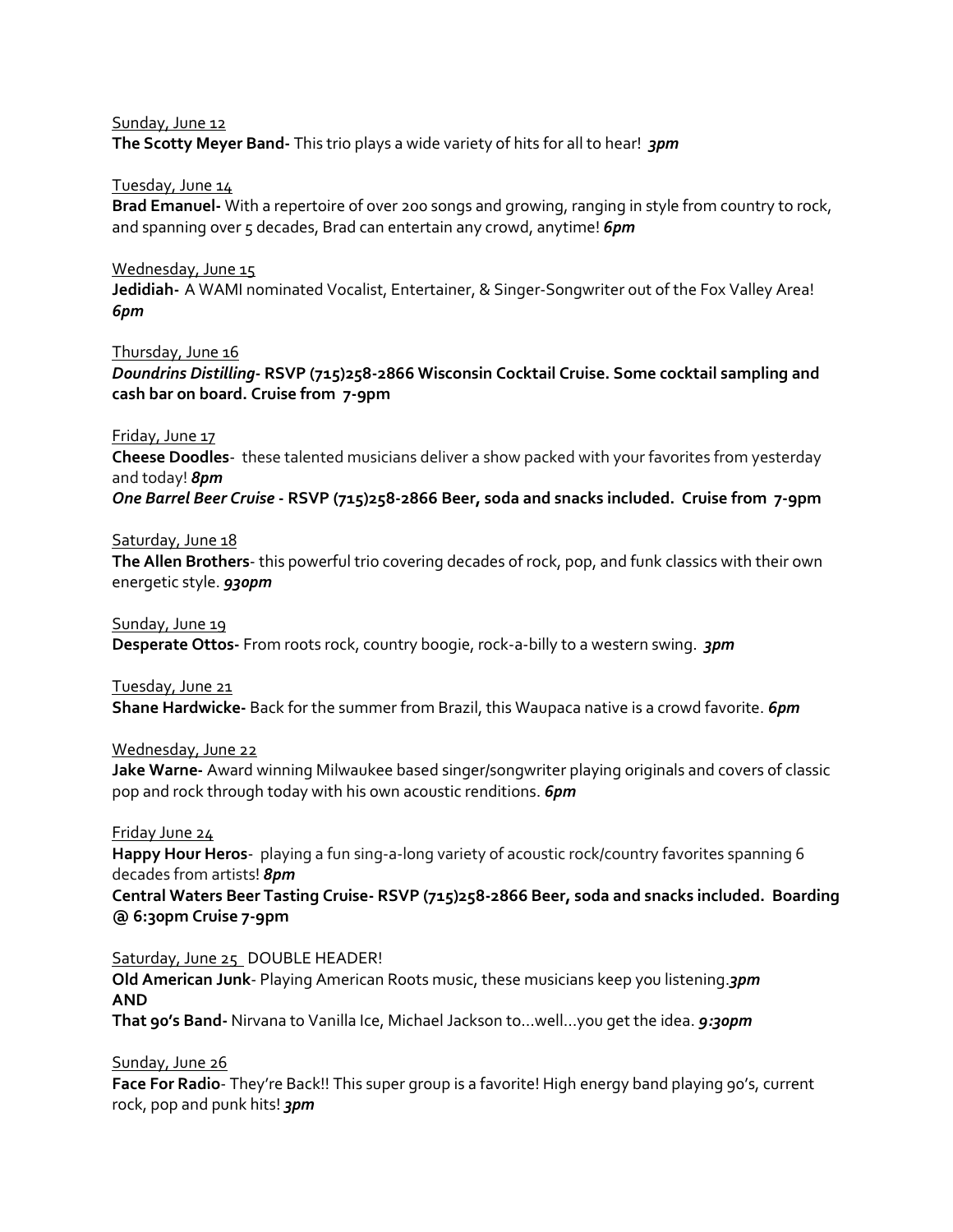Tuesday June 28

**Adam Lee**- Founding member and lead singer of the WAMI award winning band, Grand Union. Catch his impressive solo act. *6pm*

Wednesday June 29 **Kyle Megna-** You know him from the band Kyle Megna and the Monsoons, playing tunes of folk/blues/rock.*6pm*

# **JULY**

Friday, July 1 FOURTH OF JULY WEEKEND

**Grand Union- Grand Union-** One of the most asked for Country bands in the region. Their harmonies and country songs will have you dancing and wanting more. *9:30pm*

Saturday, July 2 **The Bomb**- They get the party started playing the best of rock and country from 80's to today. *9:30pm*

#### Sunday, July 3 FOURTH OF JULY WEEKEND DOUBLE HEADER!

**Unity-** Playing original roots, and reggae that provides entertainment and draws an audience that will keep you dancing and listening. *3pm*

**AND**

**Adam Trask**- Playing a variety of rock music from several eras. *9:30pm*

Monday, July 4

**Scotty Meyer Solo**- Catch his impressive solo act featuring rock and modern country favorites. *3pm*

Tuesday, July 5

**Shane Hardwicke-** Back for the summer from Brazil, this Waupaca native is a crowd favorite. *6pm*

Wednesday, July 6

**Jordan Blanchard**- Merging classic country sounds with today's hits, he is exploring a new era of country and honky tonk music somewhere between Eric Church and Dwight Yoakam. *6pm*

#### Friday, July 8

**Take 2 Acoustic-** This brother duo play a wide variety of crowd pleasing songs**.** *8pm* **New Glarus Beer Tasting Cruise- RSVP (715)258-2866 Beer, soda and snacks included. Boarding @ 6:30pm Cruise 7-9pm**

#### Saturday, July 9

**Boomboxx-** One of Wisconsin's highly requested premier variety rock band. They will have you singing and dancing all night. *9:30pm*

#### Sunday, July 10

**Southbound**- Based out of Stevens Point, this band delivers with stellar female and male vocalist playing country-today. *3pm*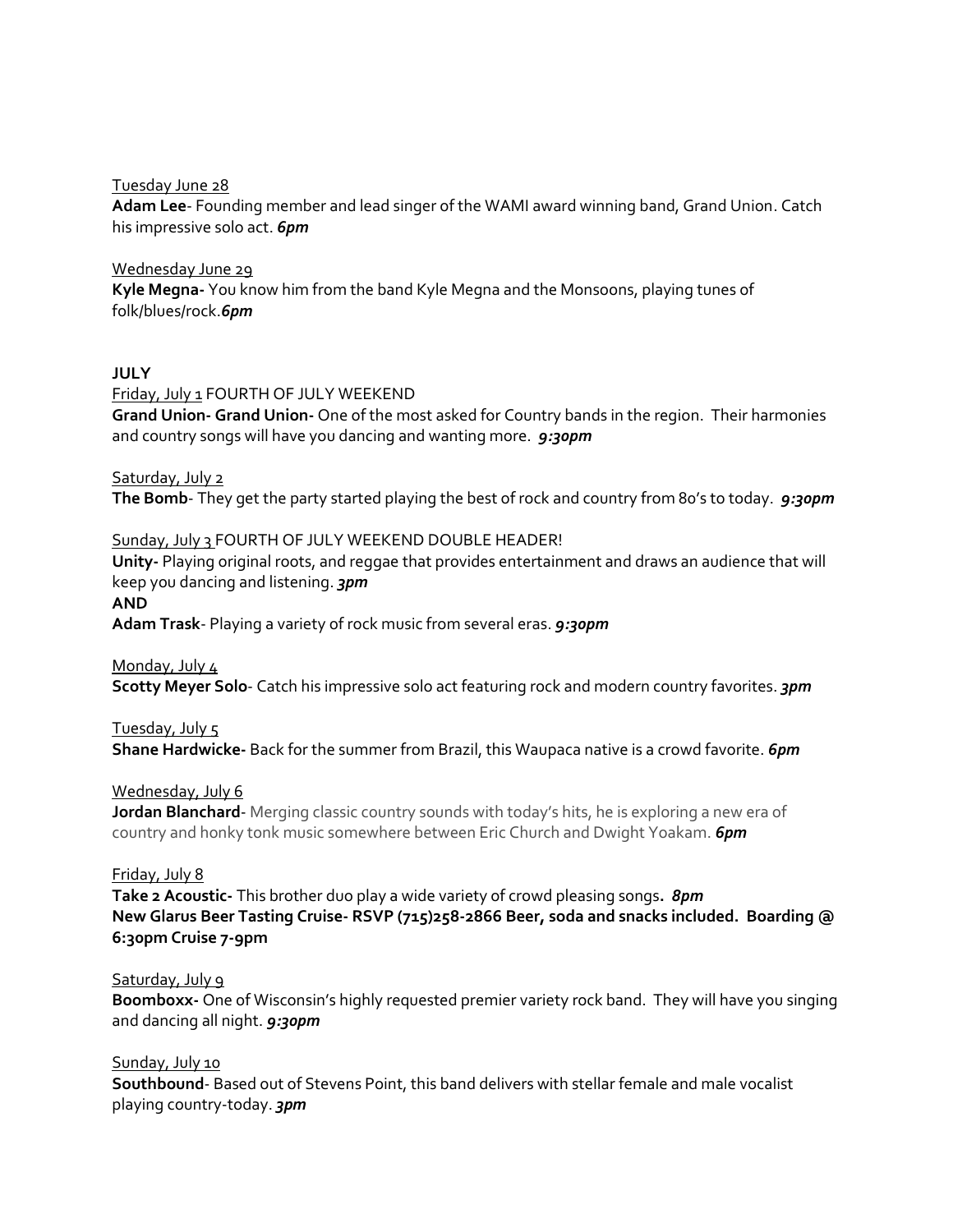Tuesday, July 12

**Billy Davidson**- He's back from the Florida Keys playing his solo acoustic act on the deck. *6pm*

#### Wednesday, July 13

**Amelia Ford**- singer-songwriter performing original songs of various styles including, blues, pop, and folk rock. *6pm*

#### Thursday, July 14

**Billy Davidson**- He's back from the Florida Keys playing his solo acoustic act on the deck. *6pm*

#### Friday, July 15

**7000 Apart**- A married pop duo that were in a long-distance relationship & now make music together! *8pm*

**Billy Davidson and Scotty Meyer Boat Cruise- Purchase a ticket for the Chief Waupaca and a concert with Billy and Scotty. There will be a cash bar and light snacks onboard. 7-10pm**

#### Saturday, July 16

**The Third Wheels-** With female fronted soul focused vocals, this band plays all genres and all generations. A must see! *9:30pm*

# Sunday, July 17

**Billy Davidson and Scotty Meyer-** He's back from the Florida Keys, Billy joins Scotty on the floating stage. *3pm*

# Tuesday, July 19

**Mark Croft-** Excellent guitar player and vocals with a wide playlist**.** *6pm*

#### Wednesday, July 20

**Greg McMonagle-** A soulful singer/songwriter with a mix of originals and covers from every genre and era. *6pm*

# Friday, July 22

**Brad Emanuel-** With a repertoire of over 200 songs and growing, ranging in style from country to rock, and spanning over 5 decades, Brad can entertain any crowd, anytime! *8pm* 

#### Saturday, July 23

**Audiochonk**- Rock n Roll Cover Band with high energy power pop/punk sing along and powerhouse tunes. *9:30pm*

#### Sunday, July 24

**The Allen Brothers**- this powerful trio covering decades of rock, pop, and funk classics with their own energetic style. *3pm*

Tuesday, July 26 **Julio Reyes-** Genre bending musician that brings pop and R&B vibe to the room. *6pm*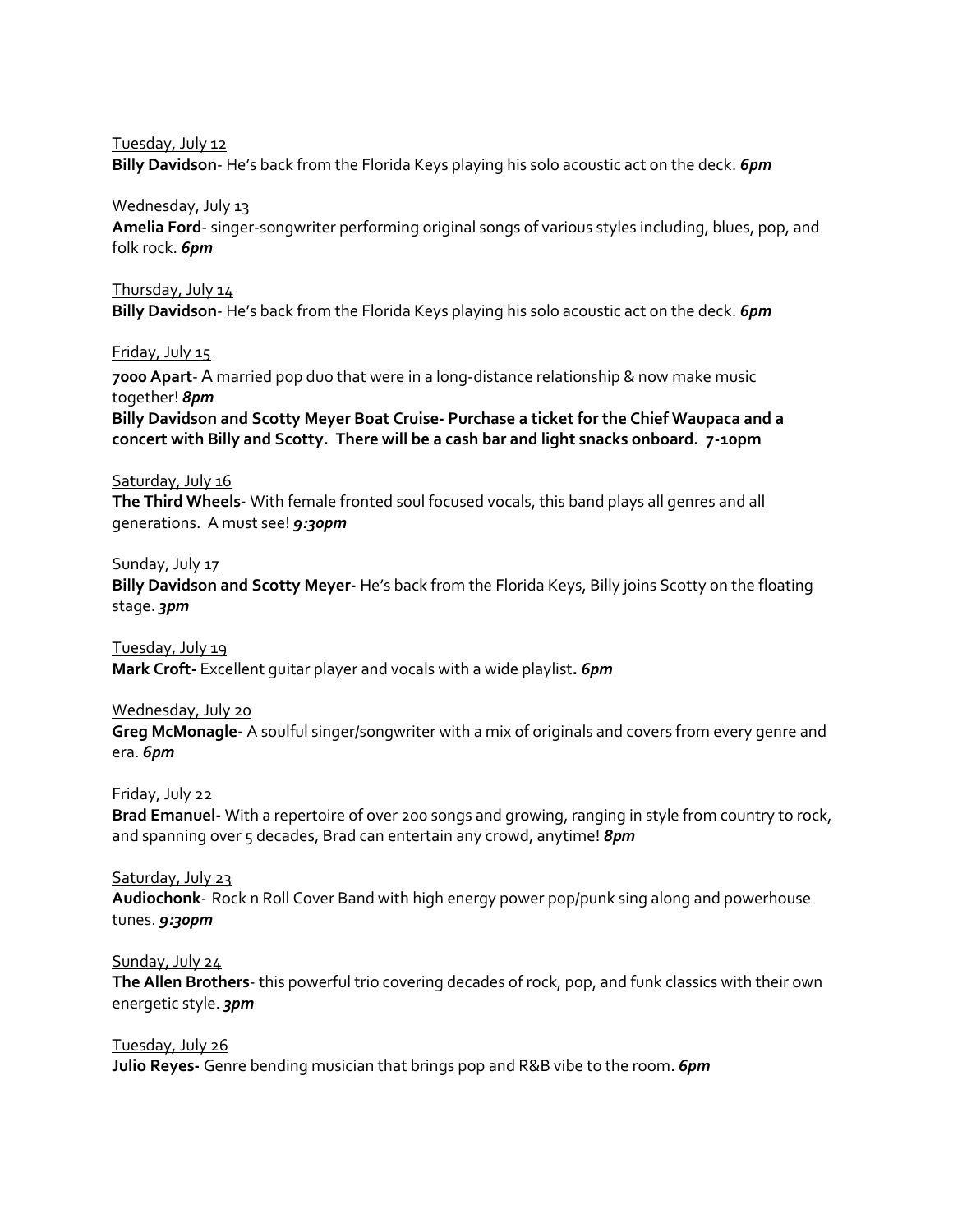#### Wednesday, July 27

**Sam Ness-** Outside on the deck! Based out of Madison Wisconsin this talented musician is one to see. Playing everything from classic rock to country and Americana, Sam does it all! **6***pm*

### Friday, July 29

**Dustin Lee**- With over 400 covers across all genres you are bound to hear something you enjoy. *8pm* **Brad on the Boat- Purchase a ticket for the Chief Waupaca and a concert with Brad Emanual. There will be a cash bar and light snacks onboard. 7-10pm** 

# Saturday, July 30

**Model Citizens-** Playing the songs you know and love, it's impossible to not have fun at a Model Citezens show! *9:30pm*

# Sunday, July 31

**Ask Your Mother Unplugged**-Their genre-spanning setlists cover the music spectrum, drawing from each member's broad and varied tastes-nothing is off the table.*3pm*

# **AUGUST**

#### Tuesday, August 2

**Adam Lee**- Founding member and lead singer of the WAMI award winning band, Grand Union. Catch his impressive solo act. *6pm*

#### Wednesday, August 3

**Brian Chojnacki**- playing music from yesterday to today, country to not country. *6pm*

#### Friday, August 5

**Jeff and Shed Acoustic-** This fun duo plays a variety of different music, 50's to today rock, alternative to blues. They aren't afraid to try a request! *8pm*

#### Saturday, August 6

**Almost Normal**- A 6 piece rockin' cover band Playing a variety of hits from the 70's to today served with a lot of fun! *9:30pm*

#### Sunday, August 7

**Still Reckless-** With the two founding members of "Raised Reckless" Still Reckless was formed to bring back the beauty of the timeless 90's country tunes!! *3pm*

#### Friday, August 12

**Brad Emanuel-** With a repertoire of over 200 songs and growing, ranging in style from country to rock, and spanning over 5 decades, Brad can entertain any crowd, anytime! *8pm* **Leinenkugels Beer Tasting Cruise- RSVP (715)258-2866 Beer, soda and snacks included. Boarding @ 6:30pm Cruise 7-9pm**

#### Saturday, August 13

**Bad Habitz-** This young rock cover band will blow you away with an electrifying song set from the 70's to today. *9:30pm*